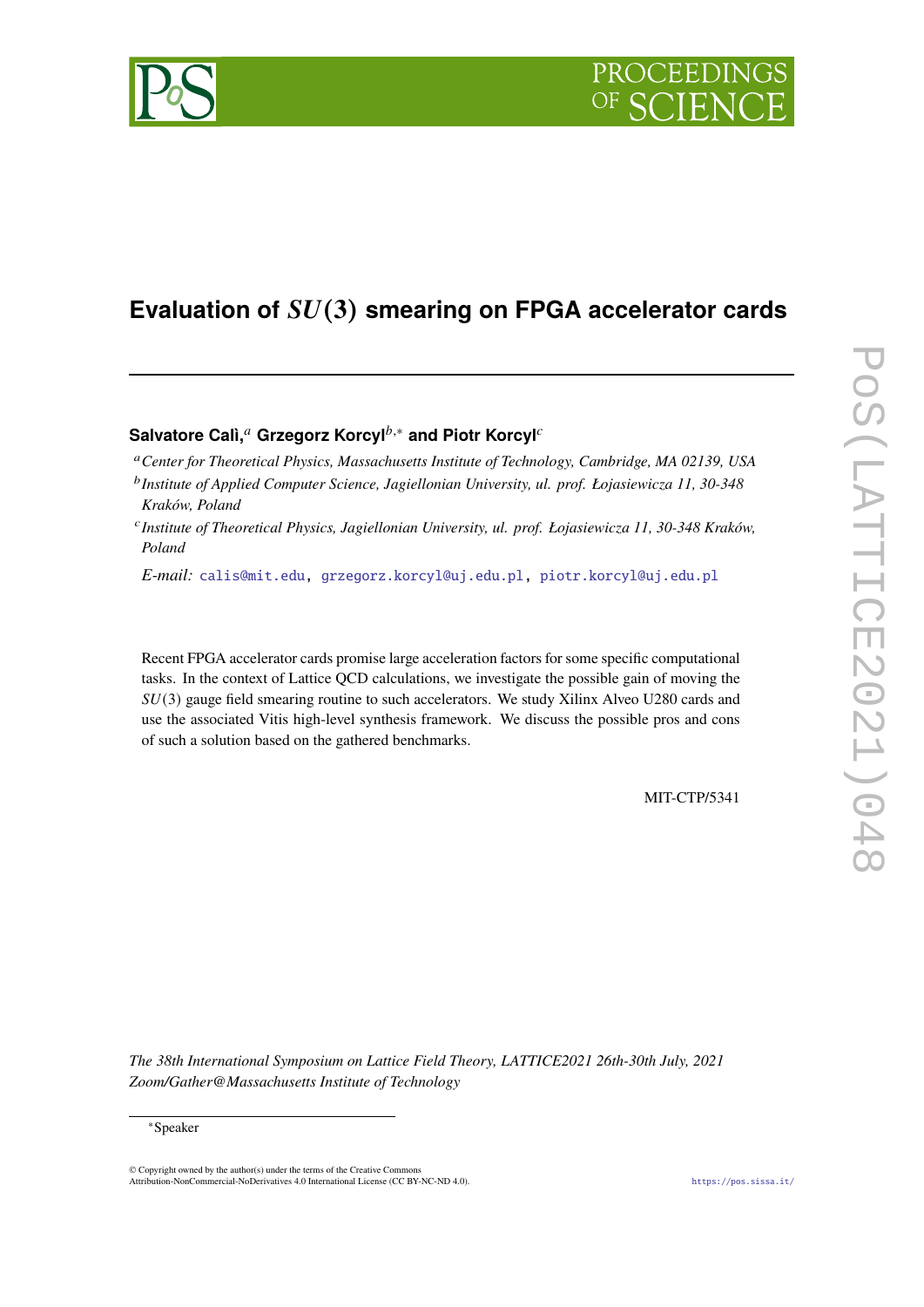## **1. Introduction**

As the computer architectures become more and more heterogeneous it may be advantageous to delegate some steps of the calculations to different resources present on the cluster/supercomputer nodes. In such scenario some elements could be executed in parallel by different architectures. For instance, in CYGNUS installation, preprocessing of data for data exchanges is accelerated by the FPGA processors. With this in mind, in the context of lattice QCD, we benchmark the APE link smearing routine on the Xilinx Alveo U280 accelerator card.

The APE smearing [\[1\]](#page-6-0) is a representative case of input data averaging defined by a 9-point stencil on a data grid with a topology of a four dimensional torus. In lattice QCD the basic degrees of freedom located on the edges of the grid are  $3\times 3$  complex values matrices belonging to the  $SU(3)$ group, called "links". Because of the non-abelian nature of that group, averaging of neighbouring parallel links is replaced by the average of "staples", i.e. products of three link variables along the lines sketched in Figure [1.](#page-1-0) For each link one needs to evaluate 6 staples and perform a substitution,

<span id="page-1-1"></span>
$$
U_{\mu}(x) \to U_{\mu}(x) + \sum_{i=-3}^{3} S_i(x)
$$
 (1)

where  $S_{\pm 1}$ ,  $S_{\pm 2}$  and  $S_{\pm 3}$  are the staples in three directions perpendicular to the direction of the link  $U_{\mu}(x)$ .  $\pm$  corresponds to the two possibilities: "up" or "down", "left" or "right" which we denote in the following altogether by "forward" and "backward". Eq. [\(1\)](#page-1-1) differs from the common definition in the Literature by scaling coefficients which all were set to 1. Such coefficients are irrelevant as far as performance is concerned.

From the point of view of a compute node, we assume that the host CPU supervises the main compute flow and delegates parts of the computations to different devices. Hence, we assume that the gauge links have been transferred from the host to the High Bandwidth Memory (HBM) memory of the FPGA accelerator. The described implementation takes the input link variables which are streamed to the programmable logic from the HBM, transforms them and stores back in the HBM memory. This process can be iterated. Ultimately, the smeared link variables are transferred back to the host. Below we describe the details of the FPGA kernel and data transfer mechanisms. Our work is built on previous implementations of the CG solver  $[2-5]$  $[2-5]$ . For recent progress in the FPGA optimized HPCG benchmark see Ref. [\[7\]](#page-7-1).

<span id="page-1-0"></span>**Figure 1:** Schematic representation of the APE link smearing. The link is a  $SU(3)$  matrix and is a basic degree of freedom. The link being smeared is marked in red. Two blue and two black "staples" are shown, each one being a product of three links. The full smearing routine contains another pair of "staples" in the fourth direction.

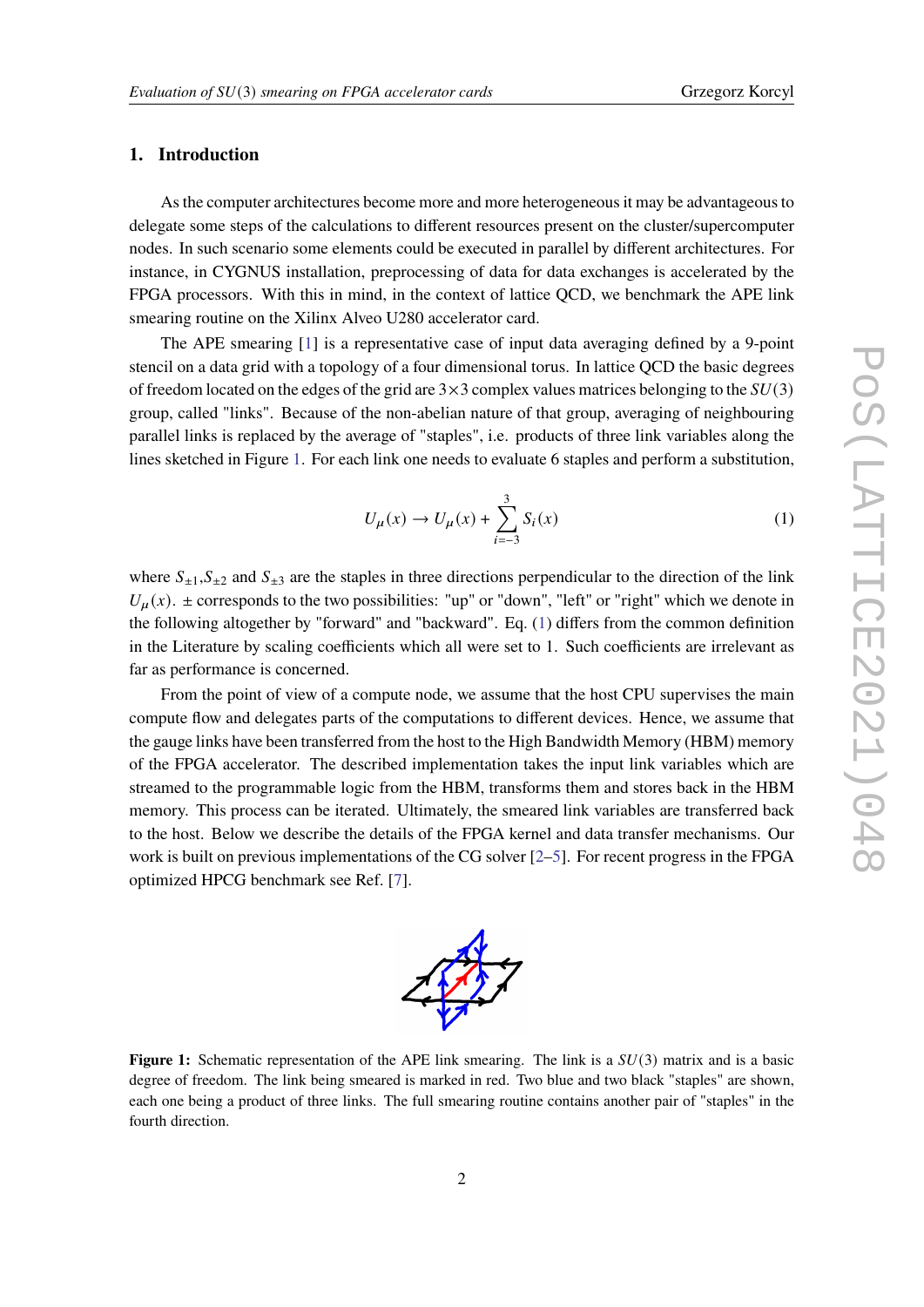#### **2. Pipelined and streamlined design**

In order to fully exploit the possibilities given by the U280 accelerator one has to consider and implement several levels of parallelism. At the lowest level, we have data parallelism which we can realize by instantiating several instances of a kernel to process multiple data simultaneously. For instance, staples in three directions can be evaluated in parallel if we instantiate three separate kernels calculating staples (see Table [1\)](#page-3-0). At one-step higher level, one can exploit parallelism in time by pipelining the computations. Again, let us take a computation of a single staple as example. Its evaluation in double precision takes 39 clock cycles (again, see Table [1\)](#page-3-0). By using special directives from the Vitis environment, we can instruct the compiler to produce a kernel which can be fed with new data every Initiation Interval (II) clock cycles (see fourth column of Table [1\)](#page-3-0). In the case of double precision this can be  $II = 2$ . This means that, at a given moment of time, the kernel responsible for the staple evaluation will be performing computations for  $39/2 \approx 20$  staples in parallel. Eventually, since typically the smearing algorithm involves many iterations of the same procedure on the same data, one can construct a pipelined data flow using multiple instances of the entire smearing routine kernel in such a way that in a given moment of time multiple iterations will be executed in the FPGA accelerator. This latter idea is schematically depicted in Figure [2.](#page-3-1) The plot shows slices of the lattice with the link being smeared marked in red. The necessary staples are shown in blue and green. The upper part represents one kernel implementing one iteration of the smearing routine; the lower part is a second, separate kernel implementing the second iteration. Data flow is marked with black arrows: original data arrives in a stream from the HBM to the programmable logic, it is processed by the first kernel performing the iteration  $n$ , subsequently it is sent in a form of another stream to the second kernel where the iteration  $n + 1$  is executed. Finally, the data is streamed back to the HBM memory. The link variables shown in orange on the sketch are kept in the local memory of the kernel in an array in the form of a FIFO cyclic buffer. The black link variables have already been used and were removed from the buffer, the grey will be transferred to the kernel in the next steps of the volume loop. Although we have implemented and tested this mechanism, we did not manage to compile the entire project including the cyclic buffers with all the constraints, because of local congestion problems in the HBM-Super Logic Region (SLR) region. Hence, although the U280 has enough resources to implement the entire project, the performances quoted in the following section are based on partial compilation results.

Combining all three levels of parallelism together with the corresponding data transport layers allows to fully exploit the potential of the FPGA accelerators. In practice, the feasibility of the project depends on: the size of the available resources which we discuss in the next section and on the ability of the compiler to efficiently implement everything within the time and space constraints, on which we comment in the last section.

#### **3. Resource consumption**

The feasibility of the implementation outlined in the previous section depends on the size (in terms of logical elements resources) of the single kernel. In our implementation the kernel is composed of several modules instantiated as separate functions:  $SU(3)$  group elements scaling by a scalar, addition ( $add\_two$ ) and multiplication, evaluation of a single staple ( $compute\_staple\_*)$ ,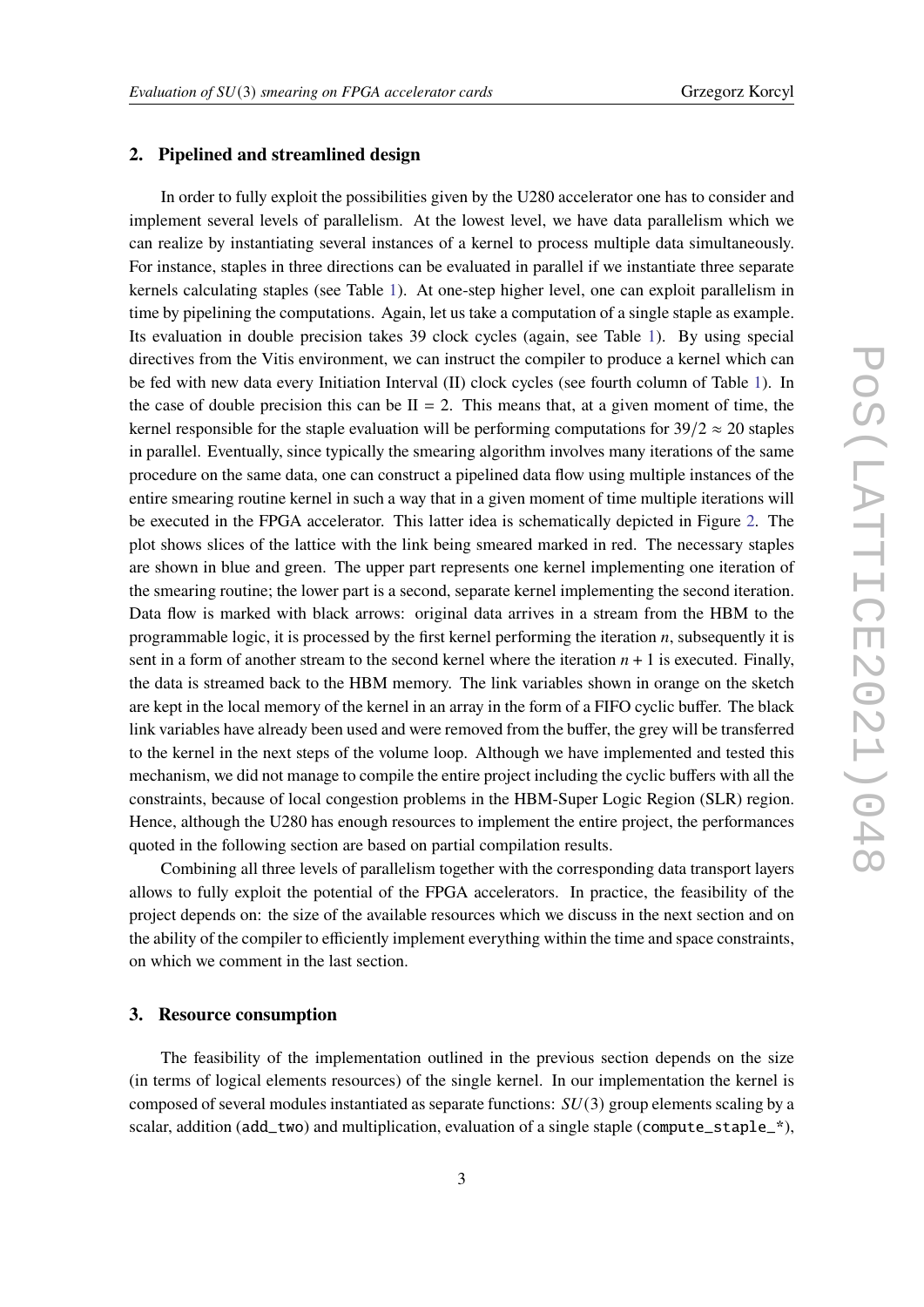

<span id="page-3-1"></span>

<span id="page-3-0"></span>**Figure 2:** Schematic view of data flow in the HBM-kernel-kernel-HBM stream with cyclic buffers (orange) implemented in the U/BRAM

**Table 1:** Composition of multiply\_by\_staple function

| component                        |                          |    | # latency interval DSP FF |     |                 | LUT  |
|----------------------------------|--------------------------|----|---------------------------|-----|-----------------|------|
| grp_compute_staple_forward_fu    | $\overline{\mathcal{Z}}$ | 39 |                           |     | 400 31231 21159 |      |
| grp_compute_staple_backward_fu 3 |                          | 39 |                           |     | 400 31231 21159 |      |
| grp_add_two_fu                   |                          |    |                           | 36- | 2827            | 2178 |

multiplication by the sum of staples (multiply\_by\_staple) and projection back to the  $SU(3)$ group (su3\_projection). On one hand, the best performance is obtained when all the functions are merged by the inline keyword allowing for the compiler to reshuffle and reuse resources and avoid constructing interfaces for consecutive functions calls. On the other hand, when each function is left as a separate module, the compiler provides individual information on resources consumption which allows to understand which elements are critical from the point of view of resource consumption and also which functions are reusing the same instances of lower-level kernels. Following the second possibility, we gather relevant information on the resource consumption of the various steps of the smearing procedure in Table [1](#page-3-0) and [2.](#page-4-0) In order to estimate the total performance we use inlining for all functions.

As an example, Table [1](#page-3-0) shows the structure of the multiply by staple function which yields the product of the current link and the sum of the six staples at a one level decomposition. We see that the compiler has generated three instances of the kernels grp\_compute\_staple\_forward\_fu,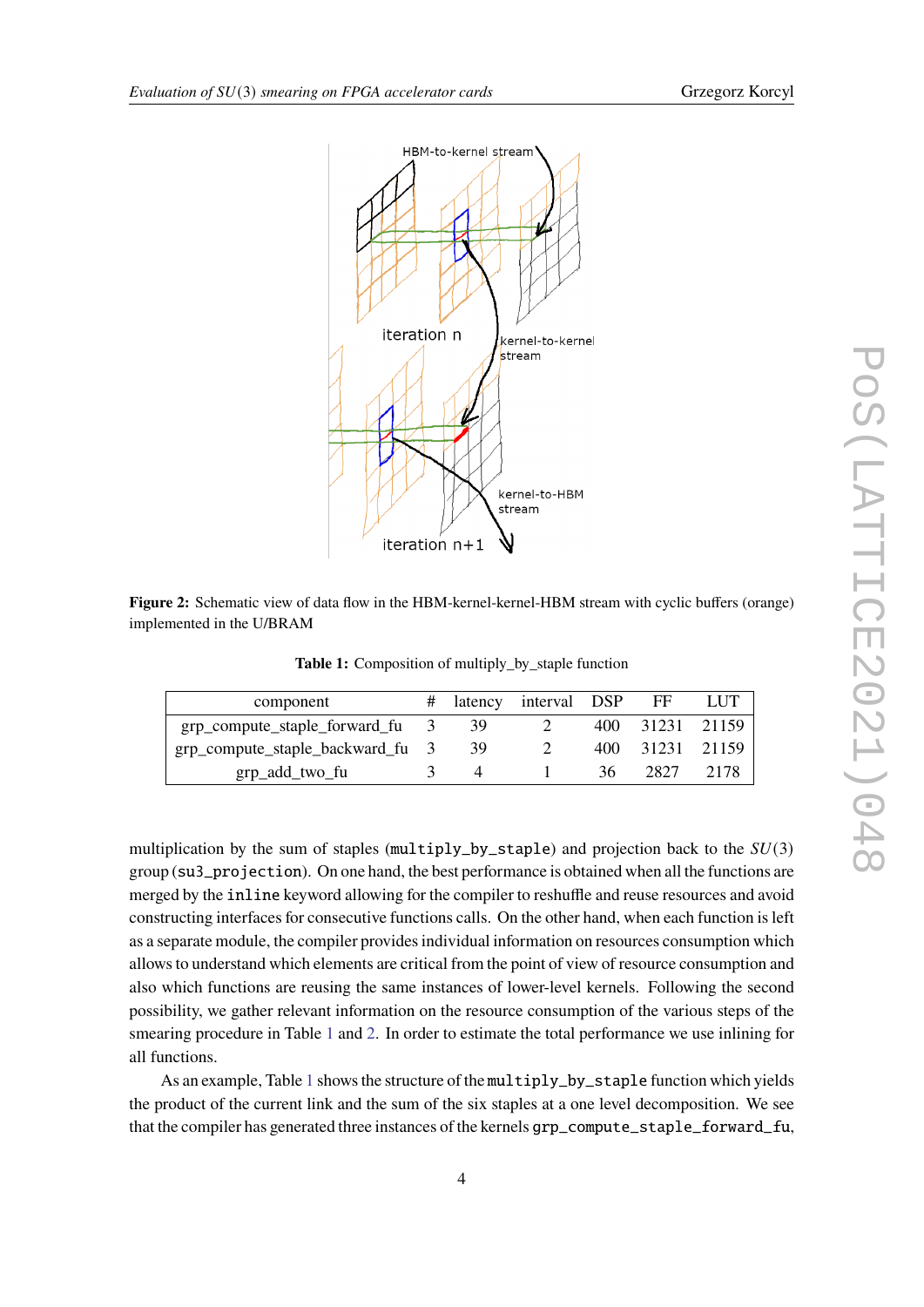| function               | prec.  | latency | П                       | <b>BRAM</b>    | <b>DSP</b> | FF     | <b>LUT</b> |
|------------------------|--------|---------|-------------------------|----------------|------------|--------|------------|
| compute_staple_forward | double | 65      | $\overline{2}$          | $\Omega$       | 12/37      | 5/16   | 6/18       |
| compute_staple_forward | double | 67      | $\overline{\mathbf{4}}$ | $\Omega$       | 6/18       | 3/10   | 3/9        |
| compute_staple_forward | double | 71      | 8                       | $\Omega$       | 3/9        | 2/6    | 1/5        |
| multiply_by_staple     | double | 90      | $\boldsymbol{2}$        | $\Omega$       | 77/231     | 34/103 | 39/118     |
| multiply_by_staple     | double | 93      | $\overline{\mathbf{4}}$ | $\Omega$       | 38/115     | 21/63  | 21/63      |
| multiply_by_staple     | double | 99      | 8                       | $\overline{0}$ | 19/57      | 13/41  | 11/34      |
| compute_staple_forward | float  | 69      | $\overline{2}$          | $\Omega$       | 5/16       | 2/7    | 2/7        |
| compute_staple_forward | float  | 72      | $\overline{\mathbf{4}}$ | $\theta$       | 2/8        | 1/4    | 1/4        |
| multiply_by_staple     | float  | 100     | $\overline{2}$          | $\Omega$       | 17/104     | 15/47  | 16/50      |
| multiply_by_staple     | float  | 105     | $\overline{\mathbf{4}}$ | $\Omega$       | 17/52      | 10/30  | 9/29       |
| compute_staple_forward | half   | 72      | $\overline{2}$          | $\Omega$       | 4/13       | 1/4    | 1/4        |
| multiply_by_staple     | half   | 103     | $\boldsymbol{2}$        | $\overline{0}$ | 27/82      | 10/31  | 9/29       |
| su3_projection         | double | 869     | 8                       | $\overline{0}$ | 14/43      | 10/31  | 8/26       |
| su3_projection         | float  | 899     | $\overline{\mathbf{4}}$ | $\theta$       | 13/39      | 7/23   | 7/23       |
| su3_projection         | half   | 909     | $\overline{2}$          | $\overline{0}$ | 20/62      | 8/24   | 7/23       |
| full                   | double | 989     | 8                       | $\theta$       | 33/100     | 25/75  | 20/62      |
| full                   | float  | 1022    | $\overline{\mathbf{4}}$ | $\overline{0}$ | 30/91      | 17/53  | 17/53      |
| full                   | half   | 1037    | 4                       | $\Omega$       | 24/73      | 11/35  | 11/35      |
| full                   | half   | 1014    | $\overline{2}$          | $\theta$       | 49/147     | 19/57  | 17/53      |

<span id="page-4-0"></span>**Table 2:** Comparison of the resource consumption of various compute kernels for different data types, compiled for U280 card at 300 MHz with Vitis HLS 2020.2 (resources in % of total / of one SLR)

grp\_compute\_staple\_backward\_fu and grp\_add\_two\_fu, which already signifies that the evaluation of the six staples will be performed in parallel. The inner structure of these functions is hidden at this point, but may be unraveled if we unset the inline keyword for them. In that case we would be able to monitor how the parallelism of the  $SU(3)$  matrix multiplications is implemented in the logic. Vitis software allows to control the number of instances of each function and hence the user can directly reduce/increase the resource consumption to reduce/increase the parallelism. The fourth column of Table [1](#page-3-0) contains data on the initiation interval which is directly proportional to the total performance.

In Table [2](#page-4-0) we show the resource consumption and the latency and initiation interval of all the higher-level functions from the smearing routine as a function of the data precision (column 2) and imposed initiation interval (column 4), both highlighted with bold letters. The initiation interval can be controlled from the Vitis environment by a special pragma. The smaller is the II, the larger the performance. At the compilation stage, although the compiler can produce a kernel with a given II, we may not be able to provide input data at that speed or the resources needed to sufficiently parallelize the kernel to keep up to this II may not be available. The latter turns out to be the case for the kernel multiply\_by\_staple in double precision with II=2 which exceeds the DSP, FF and LUT resources in a single SLR. With  $II = 4$  the number of needed DSP is exceeded, which also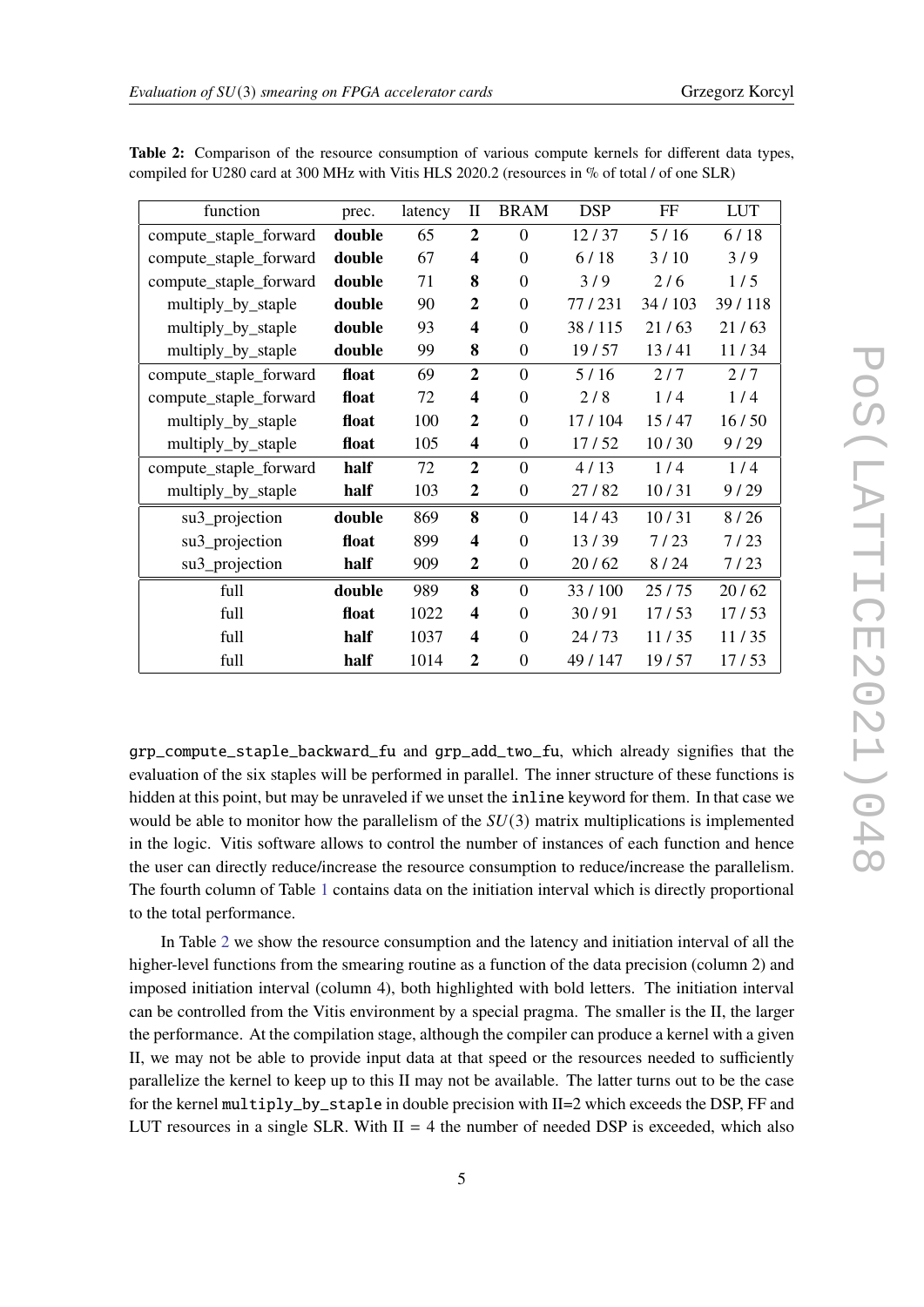rules out this setup. Similar observations may be done for the same kernel in single precision with  $II = 2$ . From that point of view, we conclude that the possible II for double precision is  $II = 8$ , for float is  $II = 4$  and for half is  $II = 2$ . This conclusion will be confirmed by the analysis of the input data bandwidth which we discuss in the next section. The full size of the smearing routine, composed of the staple evaluation and multiplication and of the  $SU(3)$  projection, is shown in the last four rows of Table [2](#page-4-0) only for the parameters which fit in a single SLR.

#### **4. Timings and performance**

In order to assess the performance of the setup presented above one has to count the number of floating point operations needed for the smearing of a single link. The input data is composed of six sets of three  $SU(3)$  matrices needed for the six staples. Hence, for each link we need to load  $18\times9\times2 = 324$  floating point numbers. For each staple we have two matrix-matrix multiplications, hence 12 multiplications and 6 matrix-matrix additions. This gives  $324 \times 12 + 108 = 3996$  floating point operations (FLOPs). Finally, the  $SU(3)$  projection [\[6\]](#page-7-2) requires 2790 FLOPs where the number of iterations was set to 4.

As far as the data transfer is concerned, the HBM memory on the Xilinx U280 card has 32 512-bit wide ports which can run at 300 MHz. The 32 ports are divided equally among four regions of the programmable logic (SLR). From the point of view of possible paths congestion it is advisable not to exceed one SLR and work with 8 ports attached to it. In Table [3](#page-5-0) we provide the size of the input in bits for the different precisions. In the second column we translate the latter into the number of 512-bit words which have to be transferred. Finally, in the third column we report the minimal (when all 8 ports are used) and maximal (when only a single port is used) number of clock cycles needed to transfer input data for the smearing routine of a single link variable. This number of clock cycles directly translates into the initiation interval for the kernel, since we cannot start the kernel before all the data has arrived. The last column contains the final initiation interval for the given precision, chosen in accordance with the resource consumption presented in the previous section.

<span id="page-5-0"></span>

|        | total size | # 512-bit | initiation | optimal |
|--------|------------|-----------|------------|---------|
|        | in bits    | words     | interval   |         |
| double | 4608       | Q         | $2 - 9$    | 8       |
| float  | 2304       | 4.5       | $2 - 5$    |         |
| half   | 1652       | 2.25      | $2 - 3$    |         |

**Table 3:** Possible values of the initiation interval inferred from the HBM-programmable logic bandwidth.

With the initiation interval fixed by the available resources and memory bandwidth we can estimate the performance of a single kernel. We have gathered the numbers in Table [4.](#page-6-2)

We can contrast these numbers with our benchmark runs performed on the Prometheus supercomputer hosted by the AGH Cyfronet in Kraków, Poland. Each node is equipped with a two-socket, 24-core Intel Haswell processor. 50 iterations of the APE smearing on a lattice of size  $32<sup>3</sup> \times 64$ using 6 nodes took 3.0s, which translates into 110 GFLOPs/s per node.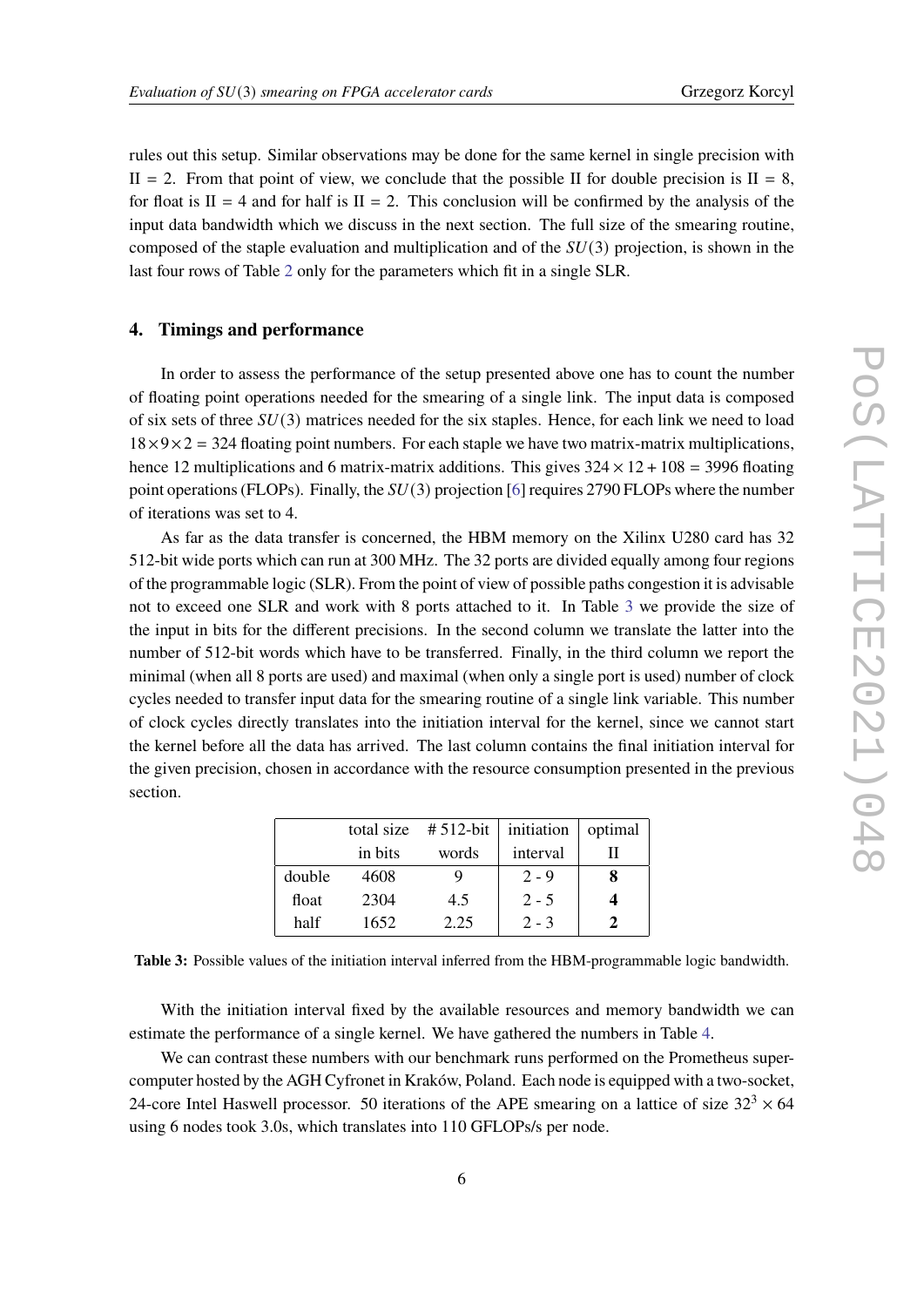| Grzegorz Korcyl |  |
|-----------------|--|
|-----------------|--|

<span id="page-6-2"></span>

| precision | Н | staples   | projection | full      | 3 kernels |
|-----------|---|-----------|------------|-----------|-----------|
|           |   | [GFLOP/s] | [GFLOP/s]  | [GFLOP/s] | [GFLOP/s] |
| double    | 8 | 150       | 105        | 255       | 765       |
| float     | 4 | 300       | 210        | 510       | 1530      |
| half      |   | 600       | 420        | 1020      | 3060      |

**Table 4:** The initiation interval, inferred from the HBM-programmable logic memory bandwidth, sets the performance limit on a single kernel. The last column provides estimates in GFLOP/s, assuming that 3 parallel kernels are implemented in 3 separate SLR domains.

#### **5. Conclusions and outlook**

In this work we have evaluated the performance of the APE smearing routine executed on the Xilinx Alveo U280 accelerator. Our implementation exploits several layers of parallelism offered by FPGA accelerators as well as the benefits of HBM memory located close to the programmable logic. Our analysis shows that a speedup factor compared with CPU is possible, provided the compilation, placement and routing of all elements is successful. Although we have tested all the elements individually and the SLR domain of Alveo U280 is large enough to contain the complete solution, we did not yet manage to obtain the final binary, due to Vitis 2020.2 failing in placing and routing the generated logic resources, because of high level of congestion. The problem remains still open and the solution will be evaluated with various Vitis releases, which highly differ in delivered quality of results. Work in this direction is still being done. Also, as some additional research direction it would be interesting to benchmark the SyCL framework for FPGA with the code described here.

#### **Acknowledgements**

This work was supported by the Foundation for Polish Science grant no. TEAM/2017-4/39, by the Polish Ministry for Science and Higher Education grant no. 7150/E-338/M/2018, and by the Priority Research Area Digiworld under the program Excellence Initiative – Research University at the Jagiellonian University. We gratefully acknowledge hardware donations from Xilinx within the Xilinx University Program. S.C. acknowledges support from the Carl G and Shirley Sontheimer Research Fund at MIT.

### **References**

- <span id="page-6-0"></span>[1] Albanese, M., et al. Glueball Masses and String Tension in Lattice QCD. *Phys. Lett. B 192* (1987), 163–169.
- <span id="page-6-1"></span>[2] KORCYL, G., AND KORCYL, P. Investigating the Dirac operator evaluation with FPGAs.
- [3] Korcyl, G., and Korcyl, P. Optimized implementation of the conjugate gradient algorithm for FPGA-based platforms using the Dirac-Wilson operator as an example.